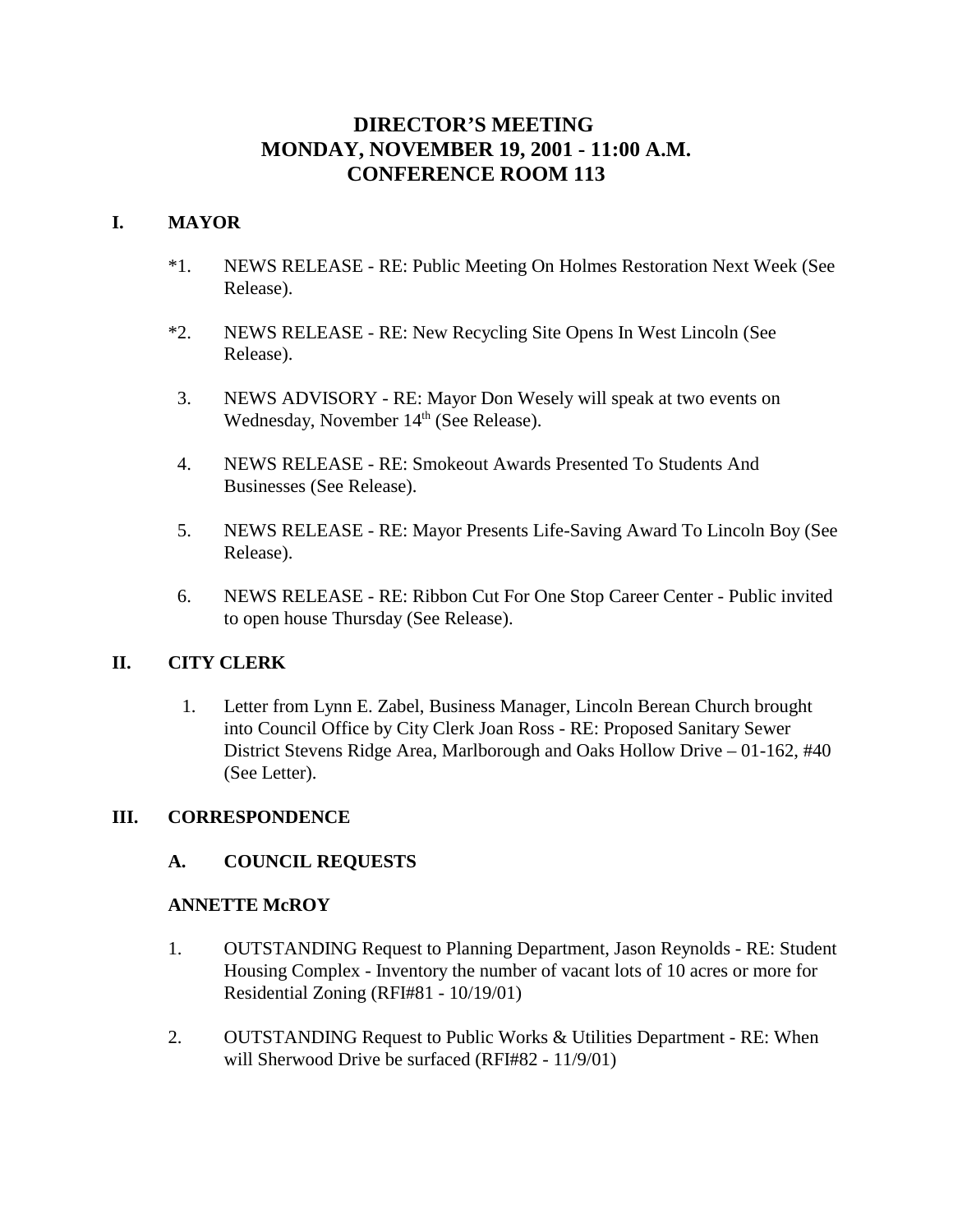3. OUTSTANDING Request to Public Works & Utilities Department - RE: Two Things – Semi Trucks not using the new and improved "X" Street  $\&$  the Sidewalk from the North Bottoms to Oak Lake scheduled for completion (RFI#83 - 11/9/01)

## **JONATHAN COOK**

- 1. OUTSTANDING Request to Public Works & Utilities Department RE: Van Dorn Street, 33<sup>rd</sup> to 40<sup>th</sup> Streets - Speed Limit, Parking, and Arterial Status (RFI#59 - 10/18/01)
- 2. OUTSTANDING Request to Public Works & Utilities Department, Jim Visger RE: Extending width of paving for walking area (RFI#61 - 11/5/01)

## **TERRY WERNER**

- 1. OUTSTANDING Request to Public Works & Utilities Department RE: Concerned about Curbs (RFI#27 - 10/30/01) **Response to Ken Winston (1915 "D" Street) from Harry Kroos, PW received 11-13-01.**
- 2. OUTSTANDING Request to Law Department RE: What sort of procedure would it take to add to the Wheel Tax? (RFI#29 - 10/30/01)
- 3. OUTSTANDING Request to Allan Abbott, Public Works & Utilities Department - RE: Train Complaint (RFI#30 - 10/30/01)
- 4. Request to Don Herz, Finance Director RE: What is the process to get City loans? (RFI#31 - 11/06/01) **Response to Council from Troy Gagner, UD received 11-13-01**

## **GLENN FRIENDT**

1. OUTSTANDING Request to Dana Roper, City Attorney - RE: Misuse of city resources (RFI#8 - 10/23/01)

## **KEN SVOBODA**

1. OUTSTANDING Request to Allan Abbott, Public Works & Utilities Director - RE: Storm channel drainage at  $26<sup>th</sup>$  & Superior (RFI#6 - 11/07/01)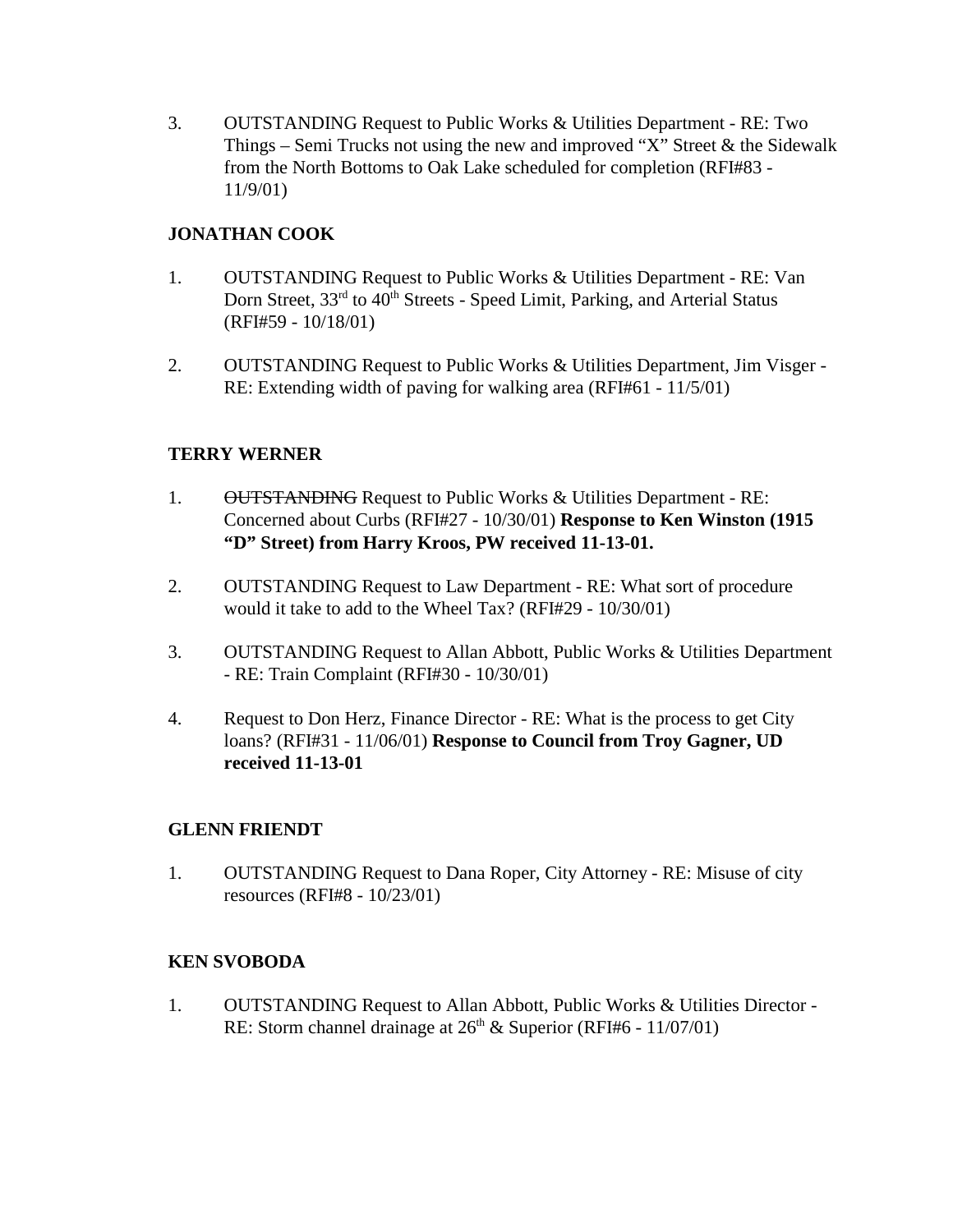## **JON CAMP**

- \*1. Newspaper Article from Jon Camp RE: Cities Brace for Budget Hits (See Article).
- \*2. Article from Jon Camp RE: Long-distance ambulance dies (See Article).

## **B. DIRECTORS AND DEPARTMENT HEADS**

## **FINANCE/CITY TREASURER**

- \*1. Material from Don Herz & Joel L. Wittrock, Deputy City Treasurer RE: Resolution & Finance Department Treasurer of Lincoln, Nebraska Investments Purchased Between October 29 and November 2, 2001.
- 2. Material from Don Herz & Melinda L. Jones RE: Resolution & Finance Department Treasurer Of Lincoln, Nebraska Investments Purchased Between November 5 and November 9, 2001.

## **FIRE DEPARTMENT**

1. Response to Bruce Michaelson from Chief Spadt RE: Agreements between City of Lincoln Fire Department and other government agencies; and financial status of Lincoln's Ambulance Services.

## **HEALTH DEPARTMENT**

- \*1. NEWS RELEASE RE: Fall Preparations For Pets (See Release).
- \*2. RELEASE from Bruce Dart RE: Meningococcal Meningitis (See Release).
- \*3. NEWS RELEASE RE: First Flu Clinic Scheduled (See Release).
- 4. PHYSICIAN ADVISORY: Patient Care Guidelines for Anthrax

## **HUMAN SERVICES**

\*1. Material from Kit Boesch, City of Lincoln and Lancaster County Joint Budget Committee - RE: Process: Terminating Human Service Contracts or Withholding Funds (See Material).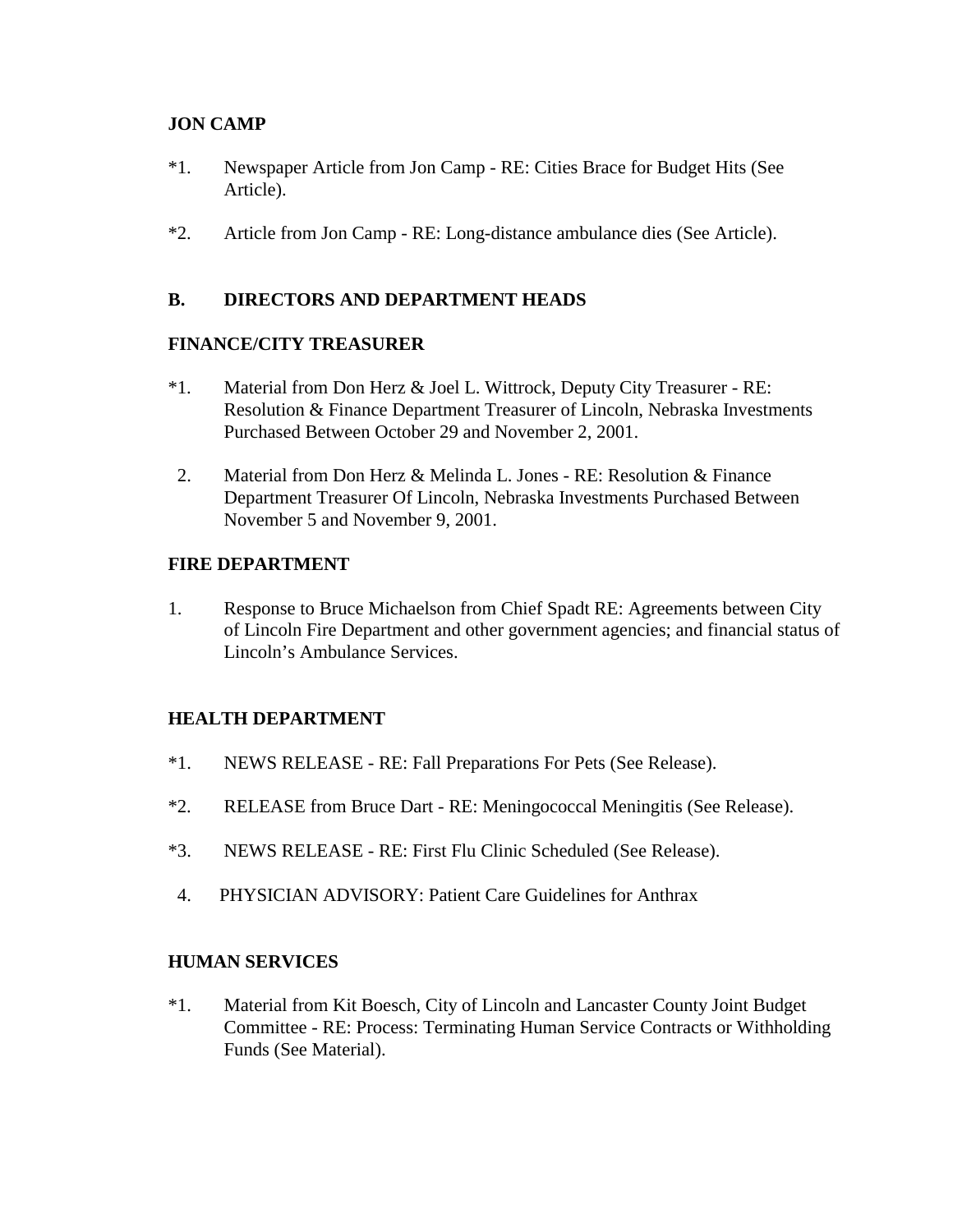#### **LIBRARY**

\*1. NEWS RELEASE - RE: Humanities Program @ your Library - "Sharpie: Nebraska's Queen of the Air" (See Release).

#### **PERSONNEL**

1. Letter from Georgia Glass to Sheri Shonka RE: Termination of City's Insurance coverage through Marsh USA, Inc.

#### **PLANNING**

1. Material from Ray Hill & Nicole Fleck-Tooze -- RE: The Vacation of West N Street/00-200 (See Material).

## **PLANNING COMMISSION FINAL ACTION . . . . . .**

- 1. Final Plat No. 01012 Wilmer's 2nd Addition (Old Cheney Road and Hunts Drive) Resolution No. PC-00720.
- 2. Final Plat No. 01020 North Creek Business Park Addition (Fletcher Avenue, west of No. 27<sup>th</sup> Street and south of I-80) Resolution No. PC-00721.
- 3. Special Permit No. 1944 (Wireless communications facility No.  $67<sup>th</sup>$  Street and Seward Avenue) Resolution No. PC-00718.
- 4. Final Plat No. 00035 Finigan Ridge Addition (S.W. corner of  $84<sup>th</sup>$  & Waverly Road) Resolution No. PC-00719.

## **PUBLIC WORKS & UTILITIES DEPARTMENT**

- 1. Public Works & Utilities ADVISORY: Water Main Replacement Project
- 2. Material from Bruce Sweney RE: November 19, 2001 Board of Equalization Meeting (Material for the Pre-Council Meeting scheduled for Monday, November  $19<sup>th</sup>$  at 9:45 a.m.) (See Material).

## **WEED CONTROL AUTHORITY**

\*1. Combined Weed Program - City Of Lincoln - October 2001 Monthly Report - Noxious Weed Control Authority.